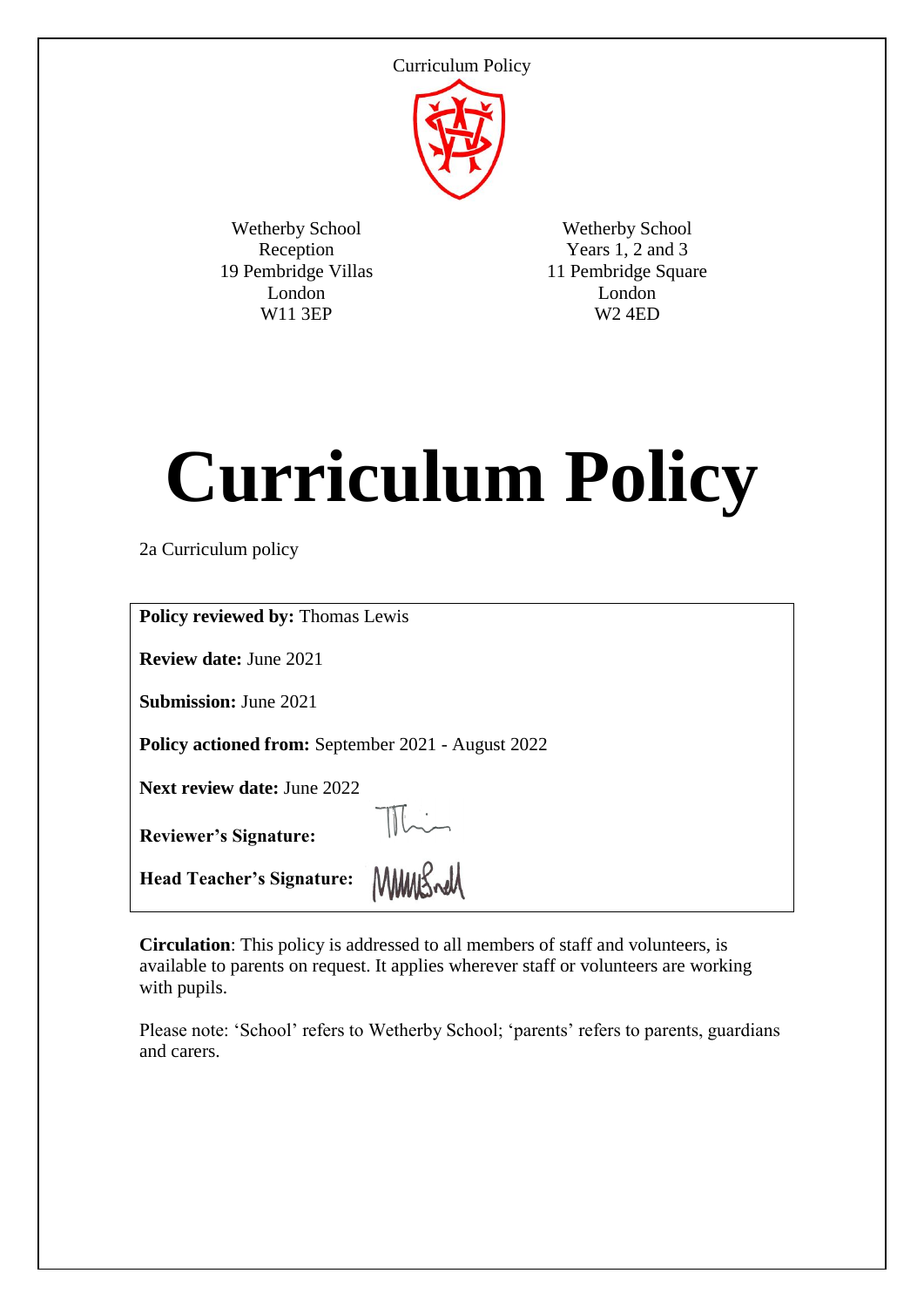

# **Wetherby School**

# **Curriculum Policy**

This policy should be read in conjunction with the Curriculum Delivery Guidance notes.

# **1. Rationale**

We feel that all pupils should grow to be independent learners who are able to explore their own thinking within a curriculum which is relevant, engaging and scholarly. Pupils study a broad and balanced curriculum which is centred on the key skills of literacy and numeracy, within a safe and welcoming environment.

The foundations for future learning are set in the reception year through both structured and child initiated activities. As children progress through the school we focus increasingly on academic skills, aiming to expose them to as many learning and developmental opportunities as possible and to thoroughly prepare them for their respective entrance examinations at 7+ or 8+.

We take into account the ability of every pupil in order to ensure that each is challenged and their talents fostered in order to build their future education. When pupils leave Wetherby, we want them to be confident and independent learners who are ready to embrace the challenges of the next stage of their education.

#### **2. Aims**

- To provide a curriculum which is broad, balanced, relevant and purposeful
- To build on pupils' prior experiences, skills knowledge and understanding
- To strive for our pupils and staff to experience and demonstrate continuous development, both socially and academically
- To create and deliver a curriculum which is dynamic and flexible to changing needs
- To provide stimulating learning environments
- To provide opportunities for pupils to celebrate success and achievement
- To make explicit what is taught and how the intended teaching and learning will take place
- Through a range of assessment practices, gather information that is sufficiently comprehensive to enable the progress and achievement of pupils to be evaluated
- On the basis of quality assessment information, identify individual pupils, groups of pupils and aspects of the curriculum which require particular attention
- Develop and implement teaching and learning strategies to address the needs of pupils and aspects of the curriculum identified above
- To ensure provision for equal opportunities, cultural diversity and religious education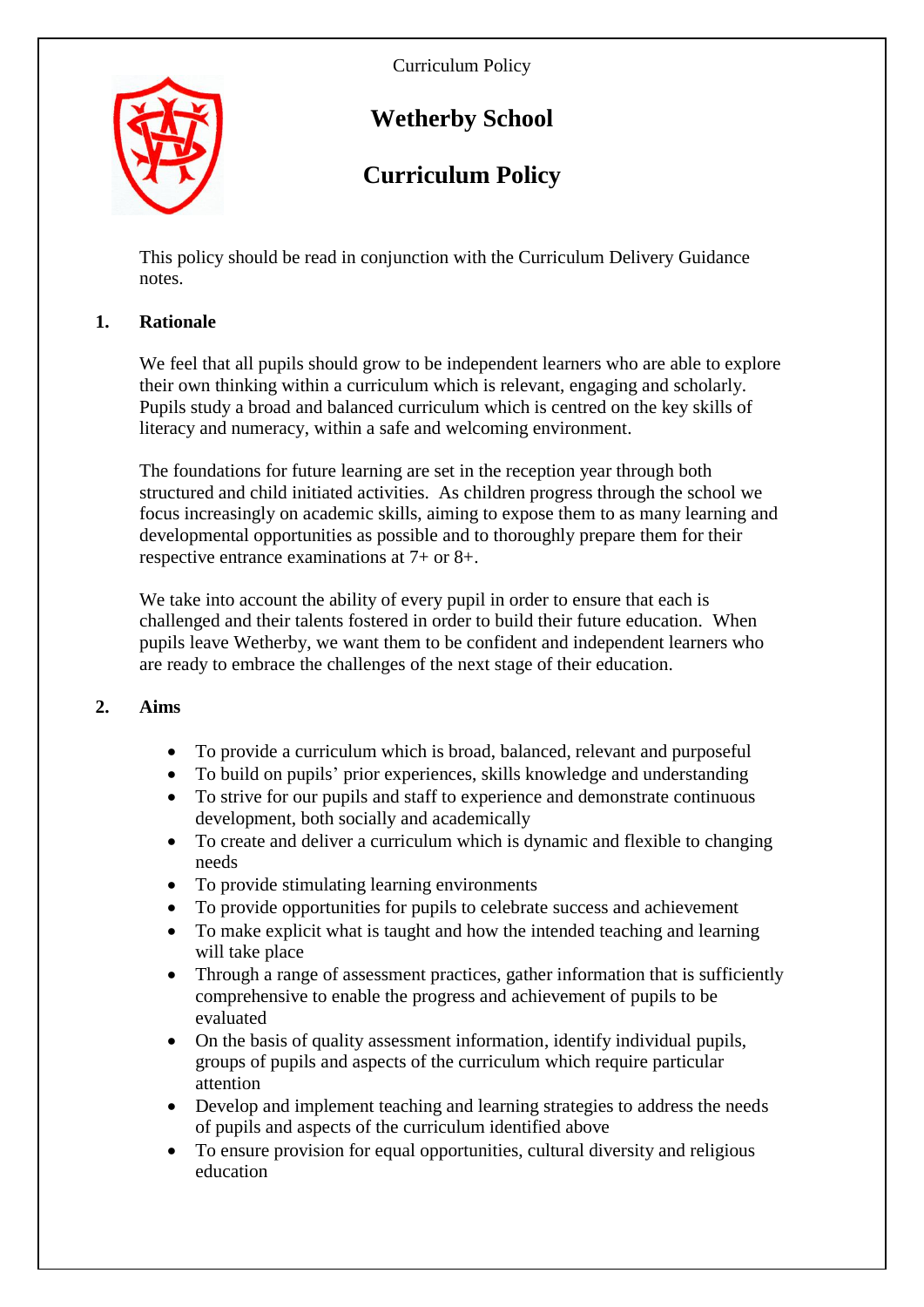- To acknowledge that learning experiences occur 'outside' of school and recognise parents and carers are key partners in recording and informing of these (educators and partners)
- To ensure the pupils' spiritual, moral, social and cultural development is given strong emphasis

## **3. The quality of education provided**

- 3.1 All pupils of compulsory school age attend school full time.
- 3.2 All pupils are supervised by school staff throughout the school day. Supervision for Foundation Stage pupils is in accordance with the requirements of the adult/child ratios set out in Statutory framework for the early years foundation stage (September 2021)
- 3.3 Wetherby School is exempt from the learning and development requirements of the Early Years Foundation Stage. This allows us the freedom to exercise our own professional judgement in implementing the Reception curriculum with teaching and learning strategies that are best suited to the individual needs of boys at Wetherby. The curriculum for Reception pupils is based on three prime areas and four specific areas of learning.

#### *General Areas*:

- Communication and Language
- Physical Development (games, gym and dough, disco)
- Personal, Social, Health and Economic Education (Learning for Life)

#### *Specific Areas*

- Literacy (phonics, reading, writing and handwriting)
- Mathematics
- Understanding the World (Science, Integrated Curriculum)
- Expressive Arts and Design (Art, Music, Computing and Drama)
- 3.4 The curriculum for Year 1, 2 and 3 (Key Stage 1 & 2) pupils is based, but adapted for our individual setting, on the programs of study in the National Curriculum and the following subject are generally taught in mixed ability classes by generalist teachers, with the exception of Year 3 English, mathematics and reasoning, where the pupils are ability streamed:
	- English (including speaking, listening and literacy)
	- Mathematics (numeracy)
	- Reasoning
	- Science
	- Integrated Curriculum
	- Learning for Life
	- Religious Education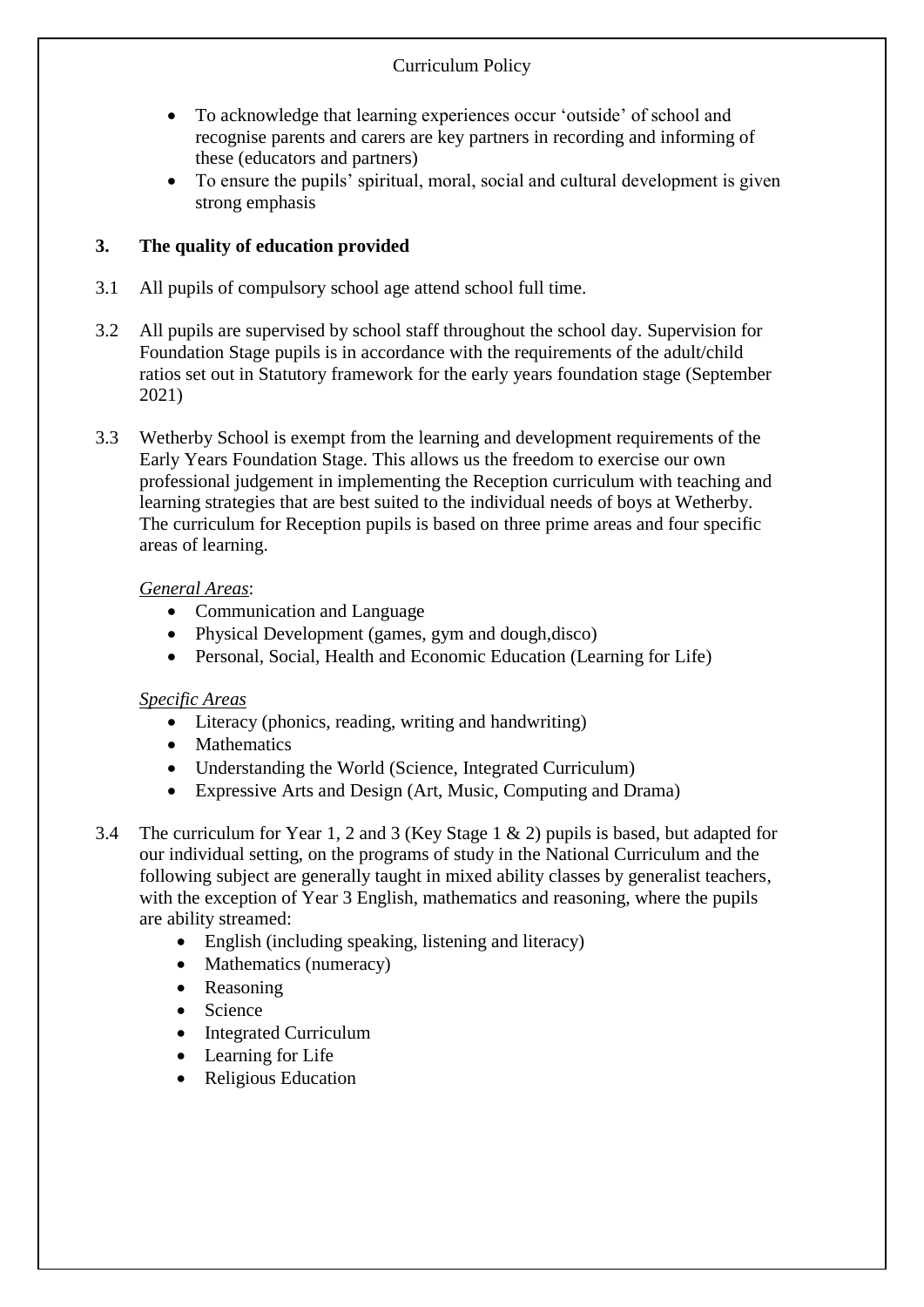The following are taught by specialist teachers:

- Computing
- Art and Design
- Music
- Physical Education
- Modern Language (French)
- 3.5 Subject Leaders, in consultation with the Assistant Head (Academic), ensure that the schemes of work for each curriculum area are appropriate for the age and aptitudes of the pupils in each year group. Class teachers will liaise with the Assistant Head (Academic) to adapt the schemes of work where necessary to cater to the needs of pupils who have been identified as able or exceptionally able or those who require learning support including those with a statement. The Assistant Head (Academic), subject leaders and class teachers ensure the curriculum caters for the needs of individual children from all ethnic and social groups in order to ensure all pupils have the opportunity to learn and make progress.
- 3.6 The content of the curriculum begins the process of preparing the pupils for the opportunities, responsibilities and experiences of adult life. The curriculum at each level is designed to facilitate pupils' acquisition of knowledge, skills and qualities which will help them to develop intellectually, emotionally, socially, physically, morally and aesthetically, so that they become independent, responsible, useful, thinking, confident and considerate members of the community.
- 3.7 Throughout the school Learning for Life is an integral part of the curriculum. Although allocated a specific timetabled period, it is expected that all teachers will take the principles of the subject into consideration when planning and delivering lessons, taking advantage of all opportunities as they arise. The unique nature and unpredictable nature of certain issues means that these will not always be reflected in formal planning.
- 3.8 Education for Social Responsibility (ESR) underpins many aspects of our curriculum. We believe that we are responsible for preparing our pupils with a comprehensive understanding of their world today and its future. We also believe in equipping them with the skills, creativity and determination to be the change makers who will run the economy within the ecological limits of a finite planet. At Wetherby School, the pupils have an understanding and an appreciation of interrelated social, economic and environmental issues across the range of curriculum subjects across all age groups.

# **4. Extra-curricular activities**

Extra-curricular activities take place each evening after school for all pupils above Reception. Reception activities are incorporated into the school day. All pupils above Reception have the opportunity to learn an instrument and join a choir. These activities take place during the school day.